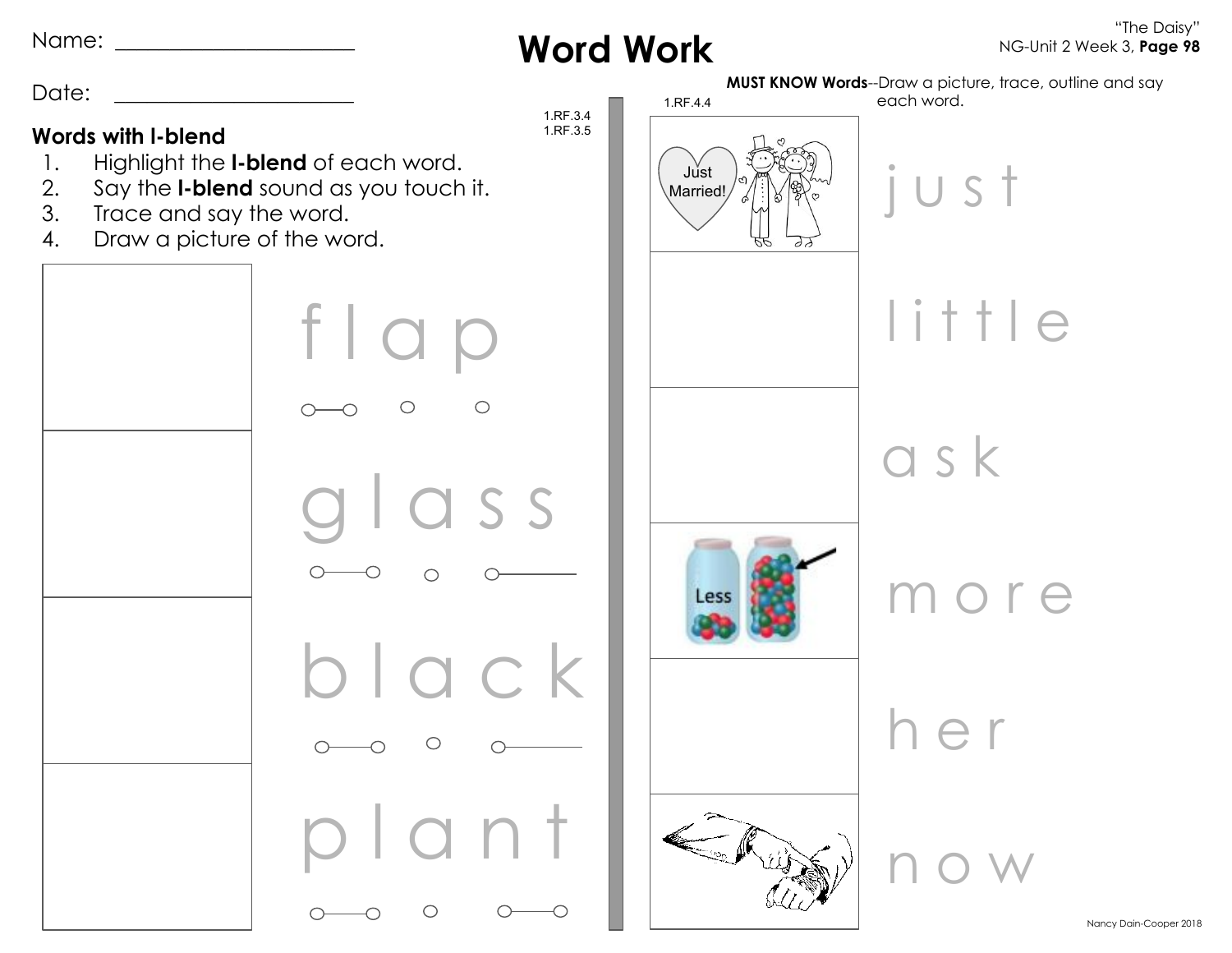# **Word Work**

#### "The Daisy" NG-Unit 2 Week 3, **Page 98**



**a** b c d **e** f g h **i** j k l m n **o** p q r s t **u** v w x y z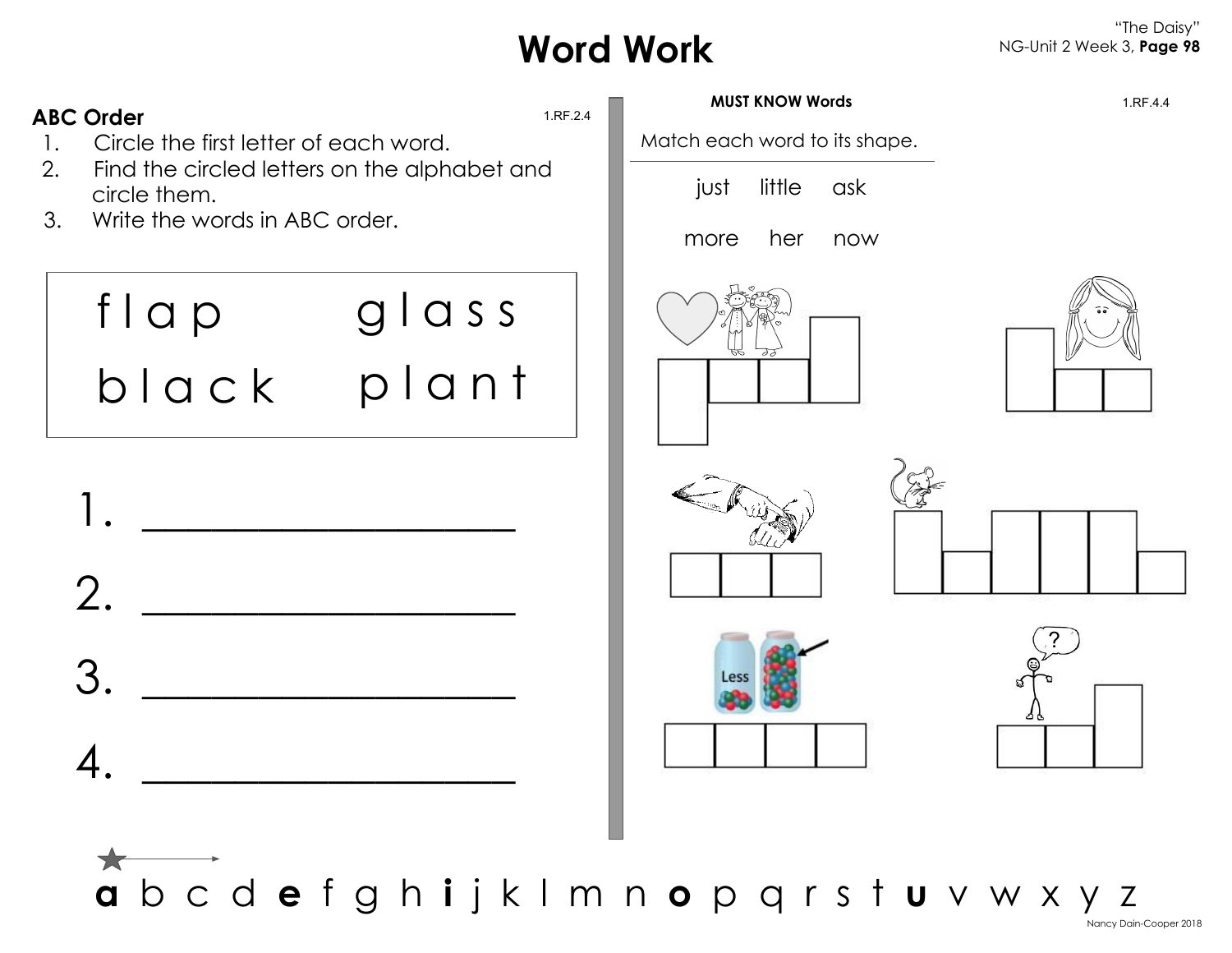# **Word Work**



### **Watch-Out Words!**

Write the word that best completes each sentence. 1.RV.2.1

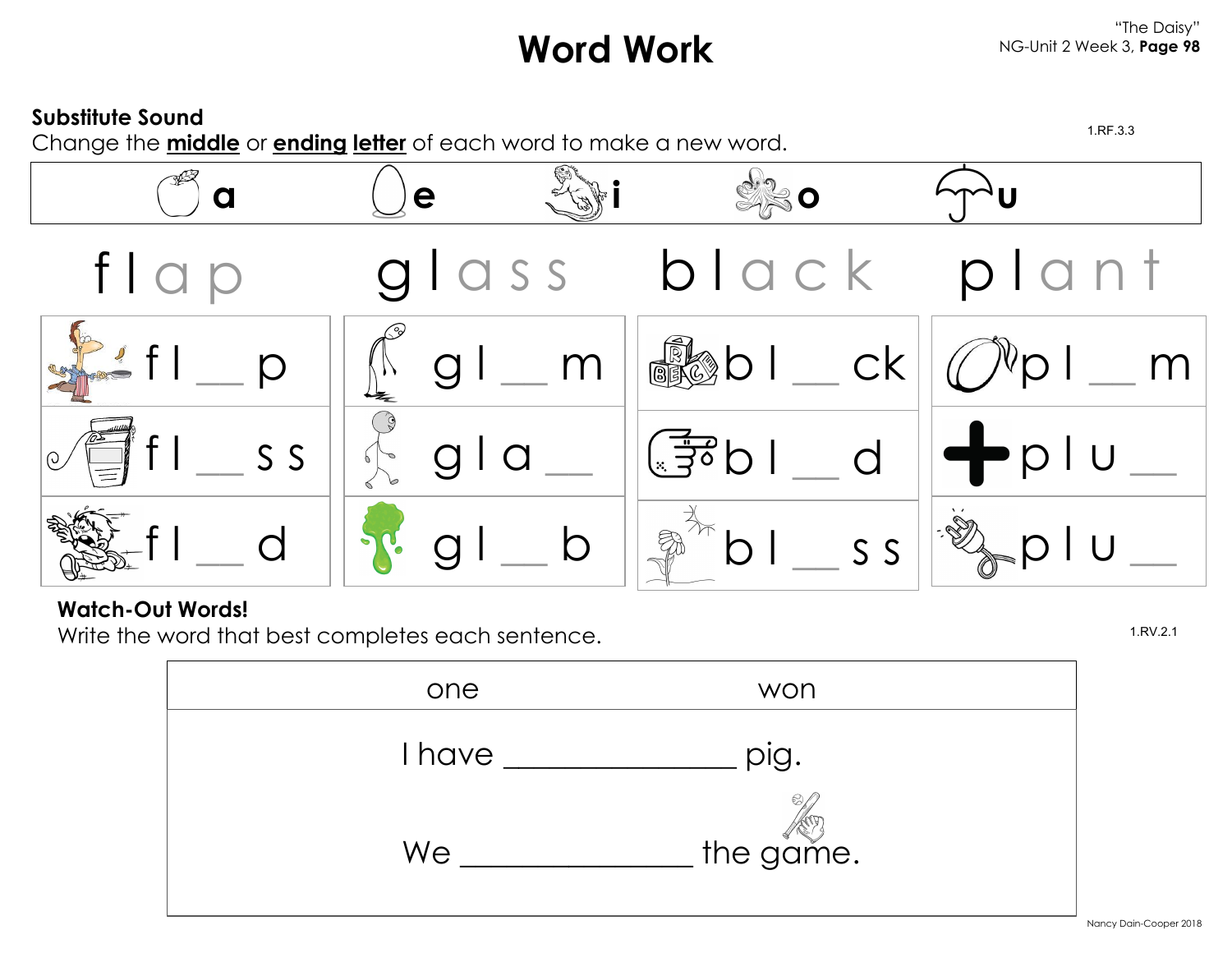Name: \_\_\_\_\_\_\_\_\_\_\_\_\_\_\_\_\_\_\_\_\_\_

## **Word Work Homework**

Date: \_\_\_\_\_\_\_\_\_\_\_\_\_\_\_\_\_\_\_\_\_\_ 1.RF.4.4